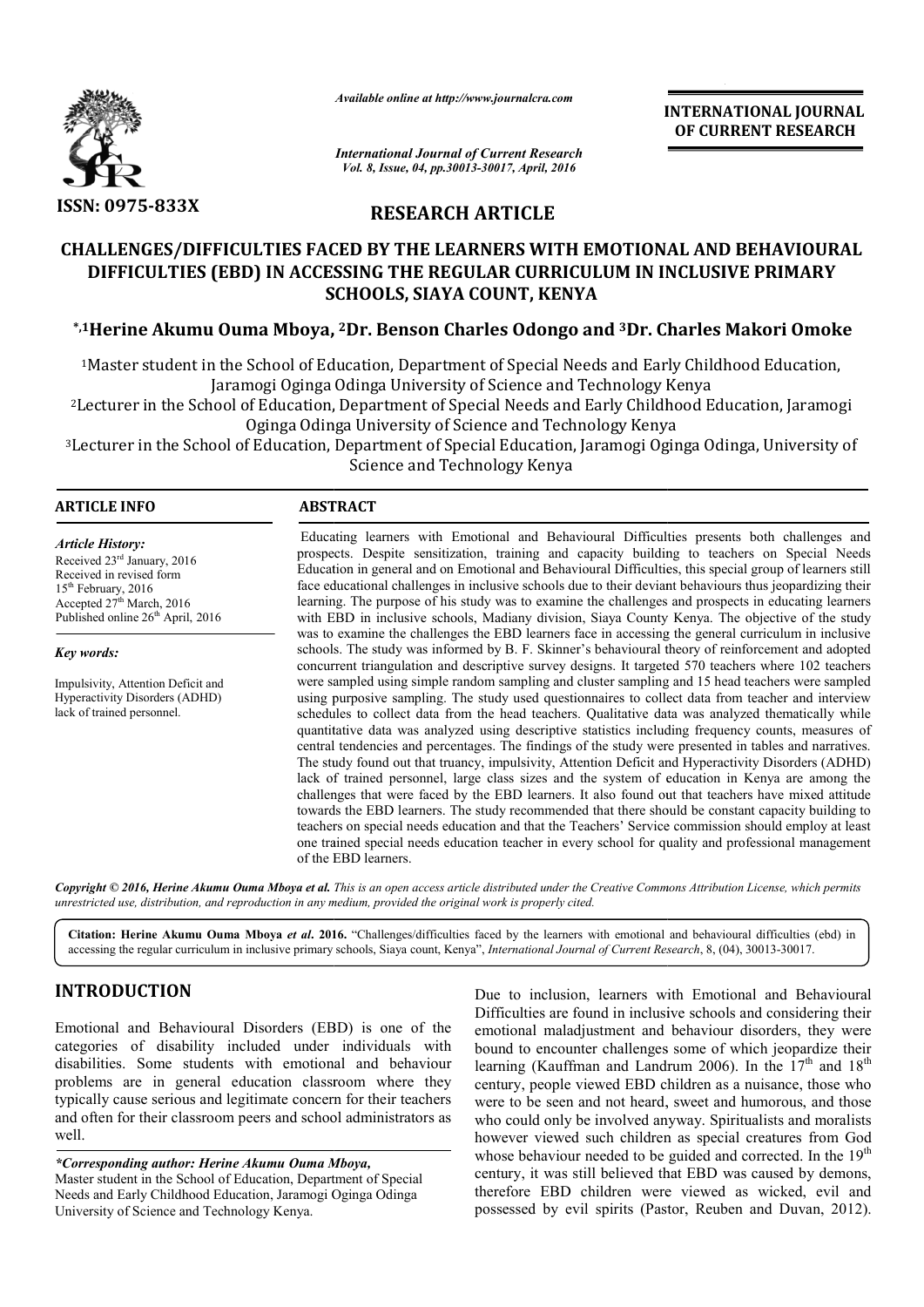Kauffman and Landrum (2009) add that the negative assumptions led to horrible treatment of such children including excessive punishment, imprisonment, and placement in poor houses, beatings, chaining and other cruel actions in most developing countries. Furthermore, teaching and working with students with EBD often raised anxiety in teachers more than any issue in education. Placement of students with EBD has been a matter of special concern and controversy in the context of the movement towards full inclusion; the idea that all students should be placed in general education classes in their neighbourhood schools regardless of their disabilities. A research done by Mark (2001) at Montana University-Bozeman indicated that teachers were faced with the demand of large class sizes, less home support and substantial problems thus posing challenges of general curriculum to pupils with Emotional and Behavioural Disorders (Kauffman and Landrum 2006).

In Jordan, students with disabilities are still being educated in separate classrooms and in separate schools. A few attempts have been made to integrate children with disabilities in regular classrooms. Because of the importance of integrating persons with disabilities in regular classrooms, it is necessary to investigate the attitude of educators and administrators towards this practice and towards the person with disability in general in Jordan (Al Khateeb, 1996; Hadidi, 1998). In India, research has shown positive social and academic results for children with disabilities in heterogeneous groups and for the teacher responsible for such a heterogeneous group and support. Inclusion of young children in early childhood education can be a formal method for screening, diagnosis, determining eligibility of special service and planning instruction of placement. Assessment also can be a means for monitoring the process and informal determination of any help that an individual child may need in the classroom. Teacher education is of paramount importance if inclusion is intended to be achieved by any system of education. The role of teachers is given great importance for the effective handling of the inclusive classroom. Development and use of appropriate classroom practices, resources and assessment is considered critical for the success of any classroom, it becomes more challenging considering the diverse needs of the learners in an inclusive classroom (Bailey and Woley, 1992).

In Botswana, depending on the disability, special educators can use various techniques in order to promote learning in an inclusive setting. Individualized instruction, problem-solving assignments, and small group work are some of the teaching methods that special educators may apply given the magnitude of the disability. Special educators, among other roles, help in the development of an Individualized Education Programme (IEP) for each special needs learner including those with EBD. This individualized Education Programme consists of sets of individualized goals for each learner and is usually tailored to the specific needs and capability of the learner (Loreman and Deppeler, 2006). Kenya has exerted tremendous efforts to address the challenges confronting students with individual needs but a great deal remains to be accomplished. It is fortunate that through technology, Kenyans are becoming more aware of what is happening in other parts of the world. As a result, parents and advocates of individual needs are lobbying the government to do more for those with special needs. Kenya is committed to achieving education for all citizens, a commitment that is yet to be translated into real result for the learners with EBD (MoEST, 2004). After independence, the government saw the need of starting non formal education to meet diversities in learners to free students from being locked into one curriculum over other flexible ones. The Kamunge report of (1988) recommended that learners with EBD should be identified early enough for appropriate intervention measures. Furthermore, guidance and counselling programmes were to be established in schools for them. In 1963, through enactment of public law 88-164 and the public law 94-142 of 1975, there was formal inclusion of such learners in public education for the first time (Buhere, Ndiku and Kindiki, 2014). In Kenya, individuals with disabilities are a crucial sector of the marginalized population. An exact number of individuals with disability are not available (Ndurumo, 2001). The Ministry of Education Science and Technology (MoEST 2004) provided an estimated prevalence rate of 10% and noted the fact that there are approximately 750,000 students with disabilities in elementary levels some of whom had been identified, assessed and enrolled in schools. However, the government has provided minimal funding despite the overwhelming needs (Oriedo, 2003)

The curriculum in Kenya is such that all children have to go through a particular programme regardless of their special needs. For instance a child in primary school has to take 8 years before sitting for a national exam. This is sometimes unbearable for the EBD learners who may not be able to remain in schools for long due to their behaviour problems like truancy, Attention Deficit and Hyperactivity Disorders (ADHD) and short concentration span among others. This also implies that the EBD learners do not have a flexible system of education whereby they are allowed to take exams when it is convenient for them. The learners therefore conditionally stress themselves with rigid rules and regulations which are difficult to follow considering their behaviour disorders. Lack of unified educational programmes for learners with EBD is yet another challenge facing them in accessing curriculum. Whereas some EBD learners are found in regular schools, others are found in informal schools, while others are found in Borstal institutions and rehabilitation centres. These entire institutions offer different curriculum thus lack of uniformity (Wambua, 2008).

Keta and Wambua (2007) on the other hand assert that in Kenya, children and youths with EBD often face challenges in learning institutions due to their characteristics. Some of these challenges include; dropping out, finding themselves in trouble with law enforcers, neglect, being contained in schools through inappropriate behaviour management strategies, transfers and insult or abuse from teachers. Such children are equally subjected to a rigid curriculum system (8-4-4), which often reduces completion rates depending on their nature. In Rarieda Sub County, learners with EBD are available in inclusive primary schools and they face challenges related to behaviour management. This is according to a research carried out by a Non Governmental Organization called African Network for Protection and Prevention of Child Abuse and Neglect (ANPPCAN) in Rarieda Sub County schools whose major purpose was to find out the methods used to discipline learners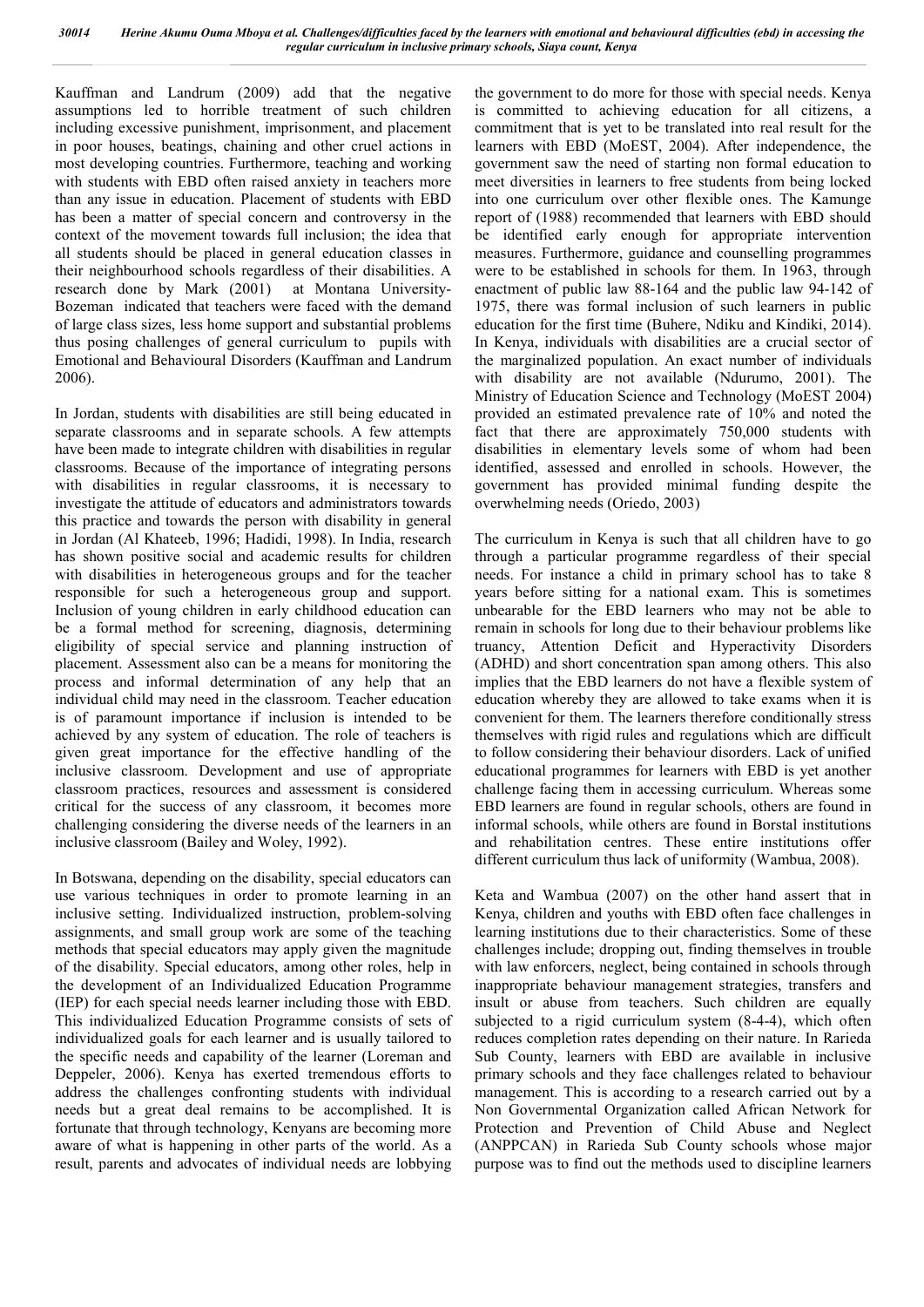in inclusive schools and further sensitize teachers on alternative positive discipline. ANPPCAN eventually trained all the head teachers in Rarieda schools on Alternative Positive Discipline (APD) and expected the head teachers to do the same to their teachers as a way of reducing corporal punishment especially among the deviant learners who are also EBD in nature. The NGO in collaboration with the Teachers' Service Commission eventually provided a guide to all inclusive primary schools on Alternative Positive Discipline (APA).

### **Purpose and Objective**

The purpose and objective of this study was to examine the challenges/difficulties faced by learners with Emotional and Behavioural Difficulties (E.B.D) in accessing the regular curriculum.

### **Research Design**

This study adopted a mixed method of concurrent triangulation and descriptive survey designs. Concurrent triangulation design enabled the researcher to give equal weighting to both quantitative and qualitative to provide a comprehensive analysis of the research problem. The design was also suitable because both types of data was collected, analyzed and interpreted at the same time. Descriptive survey design enabled the researcher to carry out the study in a natural state without alterations. It also enabled the researcher to study a relatively large population for accuracy of findings and was concerned with describing, recording, analyzing and recording the conditions that existed (Orodho, 2009). This provided a basis for analyzing the present situation and aid in making recommendations for future decision making concerning the learners with EBD.

# **Target population**

The study targeted 60 head teachers and 510 regular school teachers in Madiany division, Siaya County. Teachers were targeted because they were always in touch with the EBD learners as they implement inclusive education. They were therefore better positioned to share experiences they undergo. They are also involved in the implementation and delivery of curriculum. Te head teachers were targeted because a part from being classroom teachers, they have an administrative role of coordinating and supervising teaching and learning activities in the schools. Head teachers also admitted children to school and to various classes every year. They are charged with the responsibility of ensuring that the government policies are delivered and implemented by teachers and other stakeholders. Hence were in a position to provide required information on learners with Emotional and Behavioural Difficulties.

# **Sample and Sampling procedure**

The study used simple random sampling which gives an equal chance to every item in the population to be selected as a sample to a research study. Head teachers were purposively sampled for the study because of their position and were deemed to have very important information required by the study. Cluster sampling was used because Madiany division is

further divided into zones and bases. Sampling of 117 teachers who took part in the study was carried out as in Table 1.

**Table 1. Population sample frame for respondents (N=117)**

| Category         | Sample size |  |  |
|------------------|-------------|--|--|
| Regular teachers | 102         |  |  |
| Head teachers    | 15          |  |  |

This study adopted cluster, purposive and simple random sampling techniques. Cluster sampling was used to select schools from the three zones in Madiany division. This involved taking a random sample of schools from every zone in their proportion. This also helped to ensure that the three zones in Madiany division were represented in the study in their proportion. Purposive sampling technique was used in selecting head teachers and regular school teachers were sampled using simple random sampling. The main purpose of simple random sampling is to enable a study to have a good sample representation of the entire population.

#### **Research Instrument**

The study used the following instruments:

## **Teacher questionnaire**

The study used questionnaire with open and closed ended items. The questions were appropriate for the study because they were used to obtain data required by the study. It was also convenient to use a teacher questionnaire because the number of respondents was large for any other instrument to be used. The questionnaire covered both demographic information in regard to the objectives of the study and the respondent's opinion in regards to difficulties that the EBD learners faced in accessing the regular curriculum.

#### **Interview schedule for head teachers**

Interview schedule was used to gather information from the head teachers. Being classroom teachers as well as supervisors, they were expected to provide relevant information.

# **Pilot Study**

Piloting was carried out in two schools in the County. The schools used for piloting were selected from the division. According to Orodho (2009), the essence of pre testing the questionnaire is to reveal rephrase unclear, vague and ambiguous questions; to detect deficiencies like unclear directions, insufficient space to write responses and to detect wrong phrasing of questions among others. The researcher carried out piloting to make items in the instrument clear, legible and easily understood by all respondents. The sample schools for piloting were not included in the study.

#### **Validity and Reliability of the instruments**

Validity is the extent to which the study instruments measure what they purport to measure. Acceptable level of research is dependent on logical reasoning, experience and on logical reasoning, experience and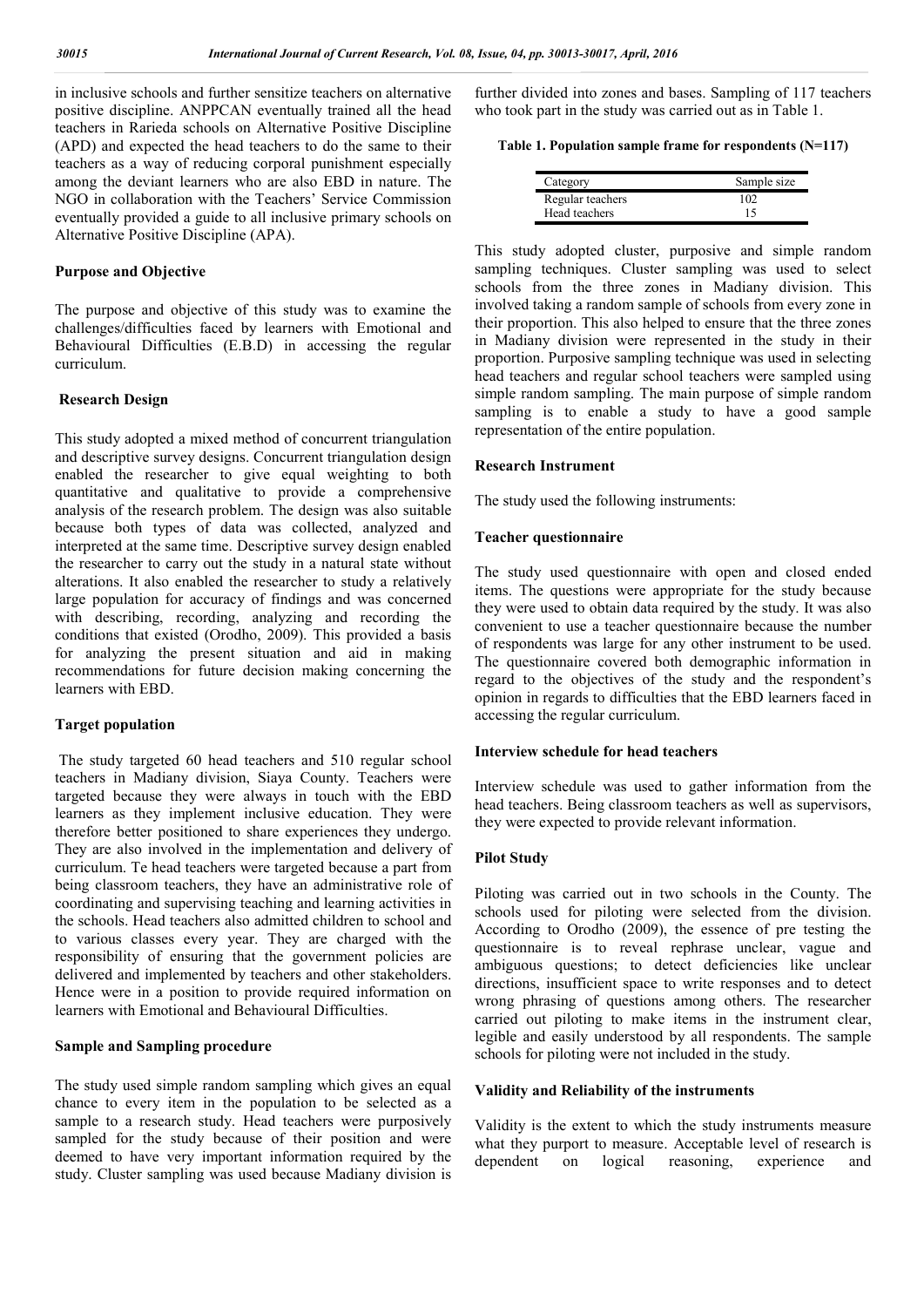professionalism of a researcher (Wolverton, 2009). The researcher ensured validity of the questionnaires through expert judgment with the help of lecturers from Jaramogi Oginga Odinga University of Science and Technology (JOOUST), who reviewed the instruments to ensure face validity, thereafter, the researcher incorporated the suggestions to improve validity. The researcher also used appropriate statistical technique in order to determine the structure of the questionnaire in ensuring construct validity. Reliability is the stability and consistency of the results when repeated measurements are taken of the same individuals under the same conditions. It is the extent to which results are consistent over time and accurate representation of the total population and if the results of a study can be reproduced under a similar methodology. Cohen *et al* (2007) posit that a measure is considered reliable if a person's score on the same test given twice is similar. They further argue that researchers originate from different backgrounds and have different interest and inclinations. In ensuring reliability, this particular study compared the findings from questionnaires from teachers and interview schedules from head teachers from the same schools to enhance validity.

# **RESULTS AND DISCUSSION**

# **Difficulties of accessing regular curriculum**

In establishing the challenges/difficulties that the EBD learners face in accessing the regular curriculum, teacher was given a number of statements in regards to the curriculum challenges with which they would agree or disagree. Similarly, head teachers were asked several prompting questions on the challenges that faced the EBD learners in accessing the regular curriculum.

### **Curriculum challenges facing the EBD learners**

(2011) commented that teachers do not have adequate skills and knowledge to necessary to manage EBD among learners. While 47.1% held the perception that peer teaching was sufficient in their schools, a majority 52.9% denied that peer teaching was adequate in their schools. Ong'era (2007) observed that peer teaching method is very beneficial to the EBD learners. It was established from the teachers that pupils in most schools were so many that giving individual attentions was a problem. Most teachers who took part in the study agreed it was not easy to give individualized attention to EBD learners. Otiato and Osong (2007) observed that EBD learners should be given individual attention in trying to modify their behaviour problems. It came out from 82.4% of the teacher participants that the 8-4-4 system of education in Kenya is not favorable for the truant learners and those with poor concentration and attention deficit to complete their studies. Wambua (2008) found out that the rigid system of education in Kenya (8-4-4) is such that children have to go through a particular program regardless of their special needs. 83.6% of the teacher participants equally refuted that time allocated for every lesson (35minitues) was enough to teach as well a manage some Emotional and Behaviour problems.

The study established that learners with Emotional and Behaviour difficulties in inclusive schools in Madiany division lack support from both teachers and fellow pupils thus often drop out of school. This came from 38.7% of the teachers. Ong'era (2007) observed that drop out is another challenge faced by learners with EBD due to internal and external factors. Although the findings of the study showed that some teachers in the schools were trained in special needs education and can professionally teach learners with Emotional and Behaviour Difficulties it emerged that that only 18.8% of the teachers were trained as Special Needs Education teachers. 55.3% of the participants alluded that many teachers in general education

| Item                                                                                                                                                                   | SA           | A             | D            | SD.           |
|------------------------------------------------------------------------------------------------------------------------------------------------------------------------|--------------|---------------|--------------|---------------|
| I feel inadequate, incompetent and impatient when handling learners with behaviour problems.                                                                           | $17(20.0\%)$ | $37(43.5\%)$  | $20(23.5\%)$ | $11(12.9\%)$  |
| peer teaching is sufficient in this school                                                                                                                             | $5(5.9\%)$   | $35(41.2\%)$  | $30(35.3\%)$ | $15(17.6\%)$  |
| Pupils in this school are so many and giving individual attention is a problem.                                                                                        | $36(42.4\%)$ | 35 (41.2%)    | $9(10.6\%)$  | $5(5.9\%)$    |
| I need more teaching and learning resources and aide-support to be able to teach learners with<br>EBD.                                                                 | $36(42.4\%)$ | 47 (55.3%)    | $0(0.0\%)$   | $2(2.4\%)$    |
| The time allocated for every lesson, that is 35 minutes is enough to teach as well as manage<br>different emotional and behaviour problems.                            | $7(8.2\%)$   | $7(8.2\%)$    | $31(36.5\%)$ | 40 $(47.1\%)$ |
| The 8-4-4 system of education in Kenya is favourable even to the truant learners and those with<br>poor concentration and attention deficit to complete their studies. | $3(3.5\%)$   | $12(14.1\%)$  | $31(36.5\%)$ | $39(45.9\%)$  |
| Learners with emotional and behaviour difficulties in this school lack support from both<br>teachers and fellow pupils thus often drop out of school.                  | $11(12.9\%)$ | $22(25.8\%)$  | $34(40.0\%)$ | $18(21.2\%)$  |
| Some teachers in this school are trained in special needs education and can professionally teach<br>learners with emotional and behaviour difficulties.                | $16(18.8\%)$ | 31 (36.5%)    | 33 (38.8%)   | $5(5.9\%)$    |
| Teachers who are trained to teach learners with EBD need to be motivated in their effort to help<br>such learners.                                                     | $30(35.3\%)$ | 51 $(60.0\%)$ | $4(4.7\%)$   | $0(0.0\%)$    |
| Teachers in this school are always prepared for their lesson, besides, teaching aids are used.                                                                         | $20(23.5\%)$ | 38 (44.7%)    | $23(27.1\%)$ | 4(4.7%)       |
| As a teacher I can help create material for the EBD learners.                                                                                                          | $17(20.0\%)$ | 54 (63.5%)    | $12(14.1\%)$ | $2(2.4\%)$    |
| Co-teaching among general education and special education teachers is time consuming and<br>difficult.                                                                 | $3(3.5\%)$   | 28 (32.9%)    | $34(40.0\%)$ | $20(23.5\%)$  |

## **Difficulties/challenges of accessing the regular curriculum for the EBD learners**

It was established that 63.5% teachers had inadequate training in the management of challenging behaviours of EBD learners therefore the study indicated that most teachers felt inadequate when teaching learners with behaviour problems. Fallow *et al.* schools lack the skills and knowledge necessary to effectively offer the general curriculum to the EBD learners and to manage their behaviour problems. Kerr Oliver and Reshly (2006) found out that underlying key to teacher success was adequate preparation including that of teaching and learning resources. Besides lack of training, it was established that lack of motivation from among the teachers was an impediment to